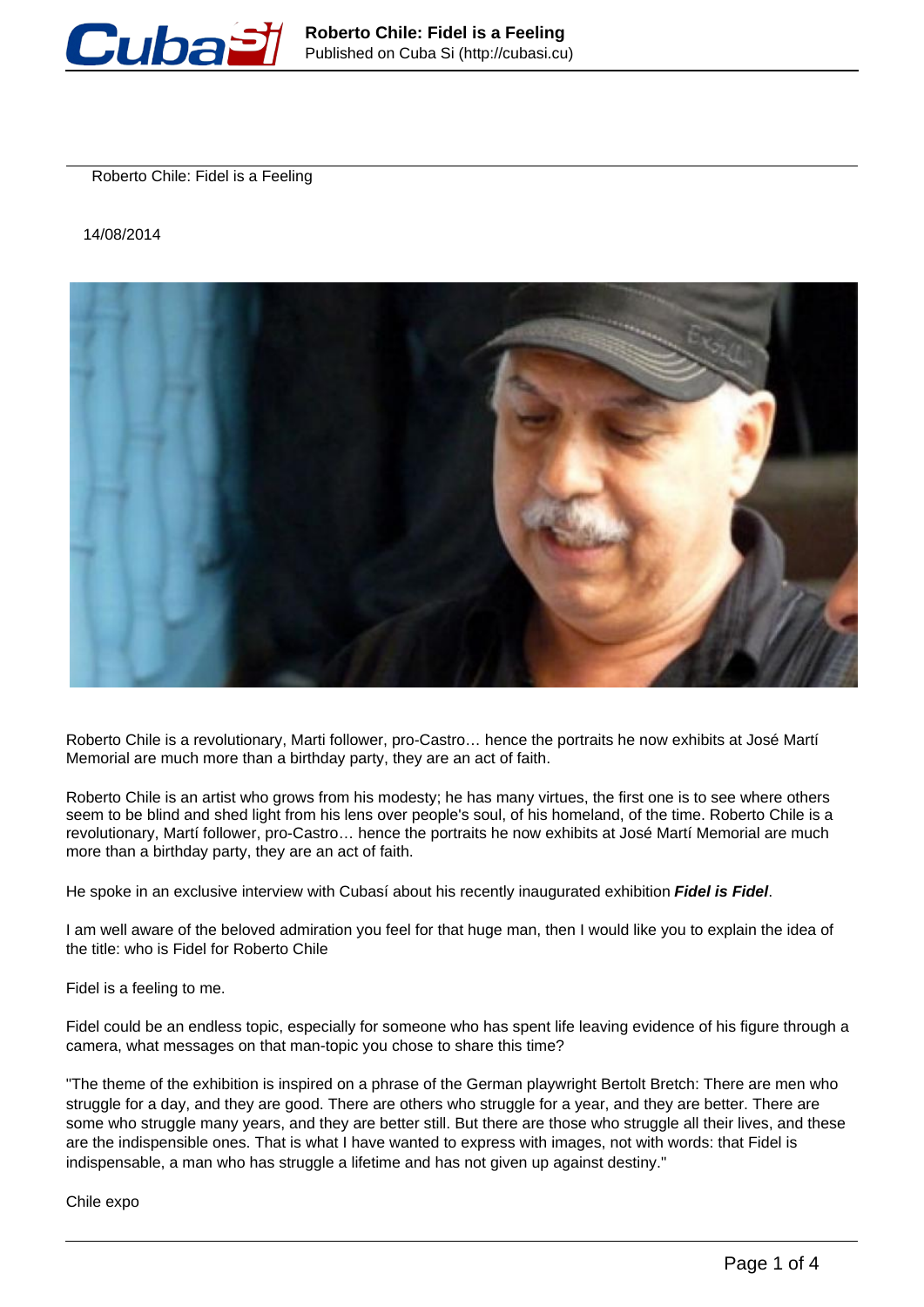

Did you discover something new during the preparation of the exhibition on Fidel that spectators will also be able to find in the interaction with the pieces?

"Fidel always surprises us. Looking at photographs and recordings of the past, we find several moments, many of them still unpublished. Fidel is living history. You may share his ideas or not, be his follower or his opponent, to be in favor or against him, but you cannot be indifferent before his greatness. Many countries around the world would like to have a leader like him. If the Cuban people withstood, if the Cuban Revolution has stood firm, it's because we had and we have Fidel. You can see that in the images we show today, the devotion of a people for its leader, the sympathy he receive everywhere he went, the trail of admiration after him. It's an endless flow of memories impossible to fit in an art gallery or screen, only in the heart of those who we have lived him... "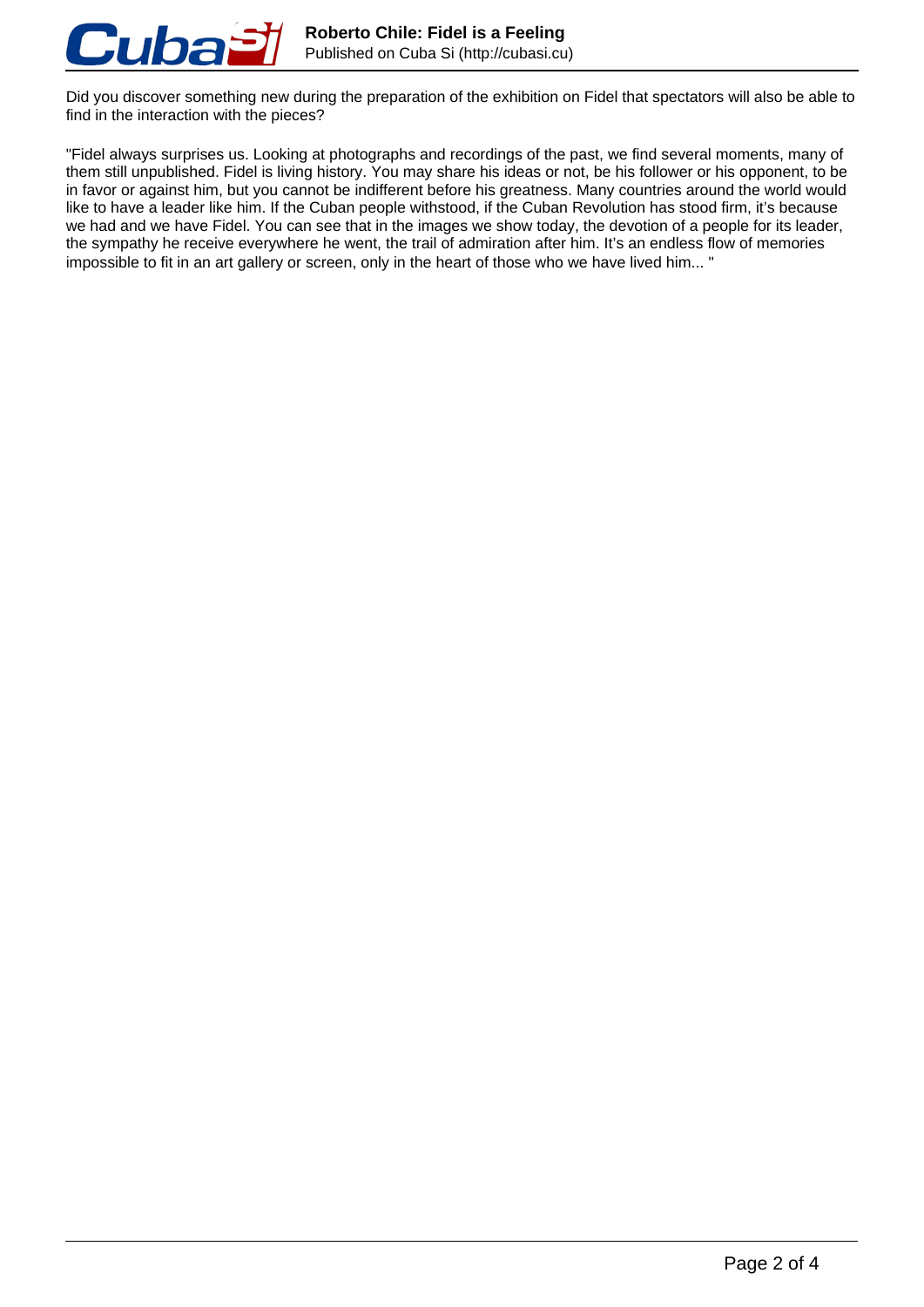

# **Most of the pictures are of moments after the Proclaim, why?**

"For over 25 years I had the task of registering the moving image of Fidel. Recently I put to rest the shooting camera and I chose fixed image to stop in time the epic symbol of a iconic man of those who struggle a lifetime: Fidel's star, Towards the Future, Commander in Chief, Guerilla Fighter of Time, By the Light of Che and Eternal Baraguá, among others, are some of the pictures of the exhibition **FIDEL is FIDEL**. Although there are some pictures from 2005 and 2006, most are from 2010, like you said, after the Proclaim. "

### **I only saw two printed pictures in full colors…**

"For me and for many others, the photographs of the Revolution are black and white. Perhaps that is because to the admiration we feel for the photographers of the epic, our forerunners: Alberto Korda, Raúl Corrales, Ernesto Fernández, Osvaldo and Roberto Salas, Liborio Noval, and José Alberto Figueroa, among others, and somehow, this exhibition, besides being a homage to Fidel, it's a token of gratitude and recognition to the greatest of Cuban photography".

# **Chile expo1**

Tell me about the selection of audiovisuals among the so many you have made during so many years working with Fidel.

"The audiovisual material remembers moments of Fidel's revolutionary work. They are pieces of his tireless leadership at the head of the Cuban Revolution. Many of those moments are filmed just as we lived them, others with a more poetic approach. Everything distanced from schematism. They are pure history. Thrilling moments that moved our human and patriotic feelings that left a deep impression in each one of us. There was collective shuddering when these brief instants of history were shown; it was a rendezvous with Fidel and history, a booster of hope."

#### **The brass sculpture also comes from some of the pictures? How did that idea stroke and how about the making process?**

"The brass sculpture is inspired by one of the most emblematic images of the exhibition: Fidel's Star. The only time he wore an olive green cap with a star on the forehead. That was September 28, 2010 during the 50<sup>th</sup> anniversary of the CDR organization outside the Presidential Palace. The sculpture reproduces that cap with its star, life size. It was an idea that woke me up at dawn and which I could create in brass thanks to sculptor Daniel Torres who was responsible for making it. We were really obsessive about the finishing of this work that rests on a base that simulates the stone, carried out by sculptor Andrés González."

#### **Why did you invite Ernesto Rancaño to work in two of the pictures? Could this experience be multiplied in the future with other artists for a new exhibition?**

"In order to add the exhibition a pinch of lyricism and have the imagination of spectators fly away. I am already thinking of a 10-image exhibition of my own intervened by Cuban artists. We have already chosen three and also three artists who will be responsible for the recreation of these images. That is scheduled for 2016. Or maybe sooner. We'll see. Inspiration and love cannot be controlled."

# **Tell me about the parallel exhibition at the "Art Stalher" gallery of Berlin.**

"Though the exhibition was thought for Cubans, it's also presented, following the proposal of promoter Ada María de Boer, at the "Art Stalker" gallery of Berlin, with the support of curator Jennifer SpruB and Héctor Corcho, cultural attaché of our embassy in Germany as well as the collaboration of German and Cuban friends, companies, institutions, and organizations in solidarity with Cuba.

# **Chile expo2**

"For Cubans this exhibition means a rendezvous with their leader, for Germans, a chance to deepen in the life and personality of a worldwide statesman".